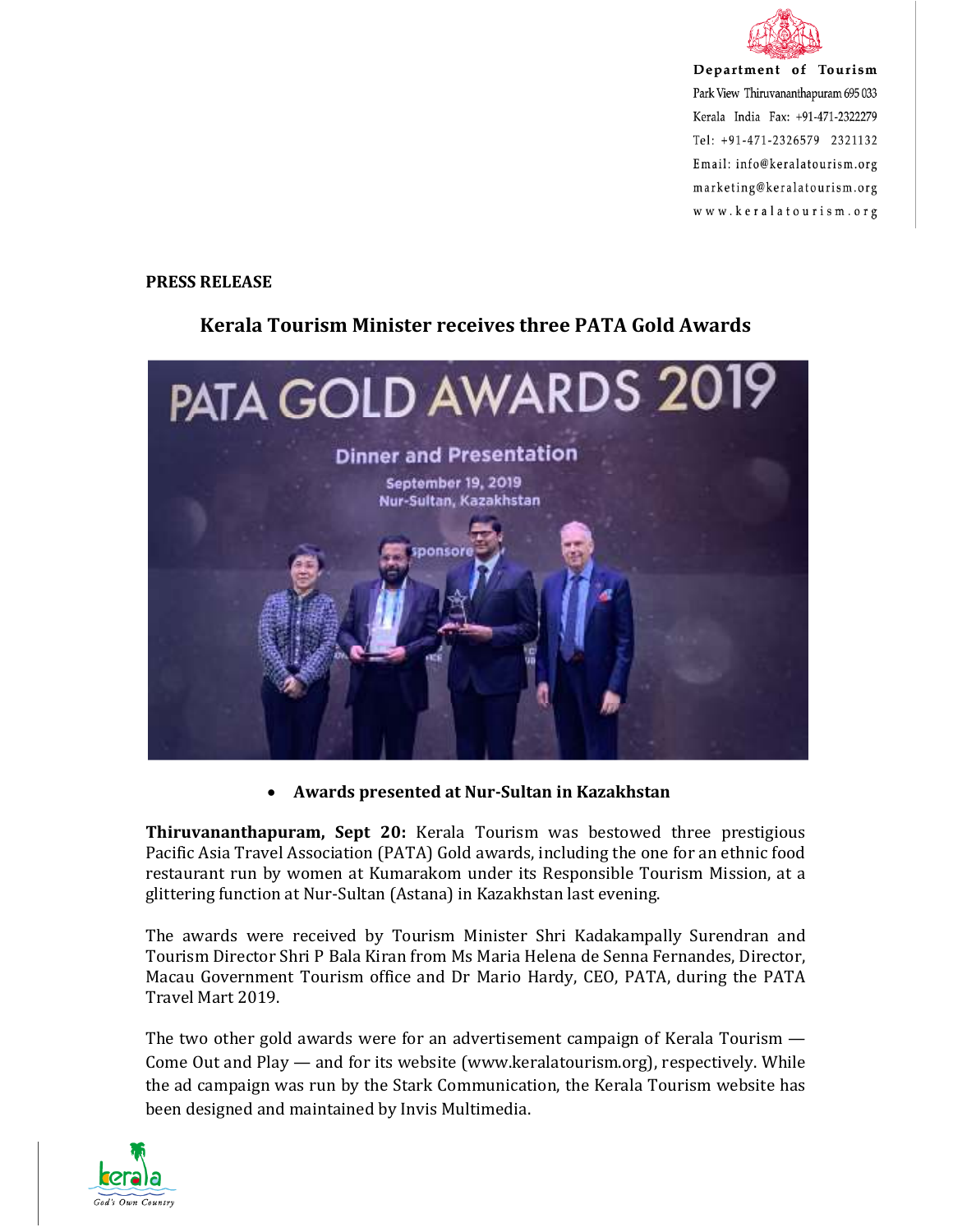

Department of Tourism Park View Thiruvananthapuram 695 033 Kerala India Fax: +91-471-2322279 Tel: +91-471-2326579 2321132 Email: info@keralatourism.org marketing@keralatourism.org www.keralatourism.org

"It is a big honour for Kerala Tourism and also a strong validation of the state's image as an alluring tourist destination. I am sure these awards will give a huge traction in showcasing the touristy charms of the state to a wider international audience," Shri Surendran said.

"I am particularly happy for receiving the gold award for the women-run ethnic food restaurant at Kumarakom under the Responsible Tourism Mission (RTM), which has become the mainstay of our tourism policy and initiatives. Out of the 15,500 RTM initiatives, 13,500 units are led by women," the minister added.

Shri Bala Kiran said that over the years PATA awards have emerged as a prestigious recognition of achievements in the travel and tourism sector. "Kerala Tourism has won the highest number of PATA awards in South Asia this year. India Tourism has won one award. The three gold awards are yet another acknowledgement of our commendable success. It will give a fillip to the destination pull of Kerala and elevate the state into a coveted destination for the inbound tourism market," he noted.

The 'Come Out and Play' campaign is an invitation to India to come out of the routine 'everydayness' of urban spaces - and the isolation that gadgets induce - to connect with each other and nature. It offers tourists a wide array of options to rediscover nature by activities such as trekking, Aurvedic massage, river rafting, yoga lessons, visiting a spice plantation, learning the basics of Kerala cuisine, climbing a coconut tree, and sailing on a houseboat.

The website www.keralatourism.org has been conceived, designed and developed to provide Kerala Tourism an online edge, befitting a premier travel destination in India. The website had 10 million visits during FY2018-19 and is one among the top 10 tourism websites in Asia. It also hosts almost one lakh web pages and major sections of the site are available in 23 languages. The portal now competes with the tourism websites of countries like Hong Kong, New Zealand, South Korea, and Australia for higher ranking.

The highly-contested awards, selected by an eminent international jury, were announced in Bangkok in July. This year's awards attracted 197 entries from 78 organisations and individuals worldwide.

Last year, Kerala Tourism bagged two PATA gold awards for its Yalla Kerala print media campaign in the Gulf countries and for an innovative poster it had made for the third edition of the Kochi-Muziris Biennale (KMB), the biggest contemporary art show in South Asia. The poster showed a colourful boat and fishermen.